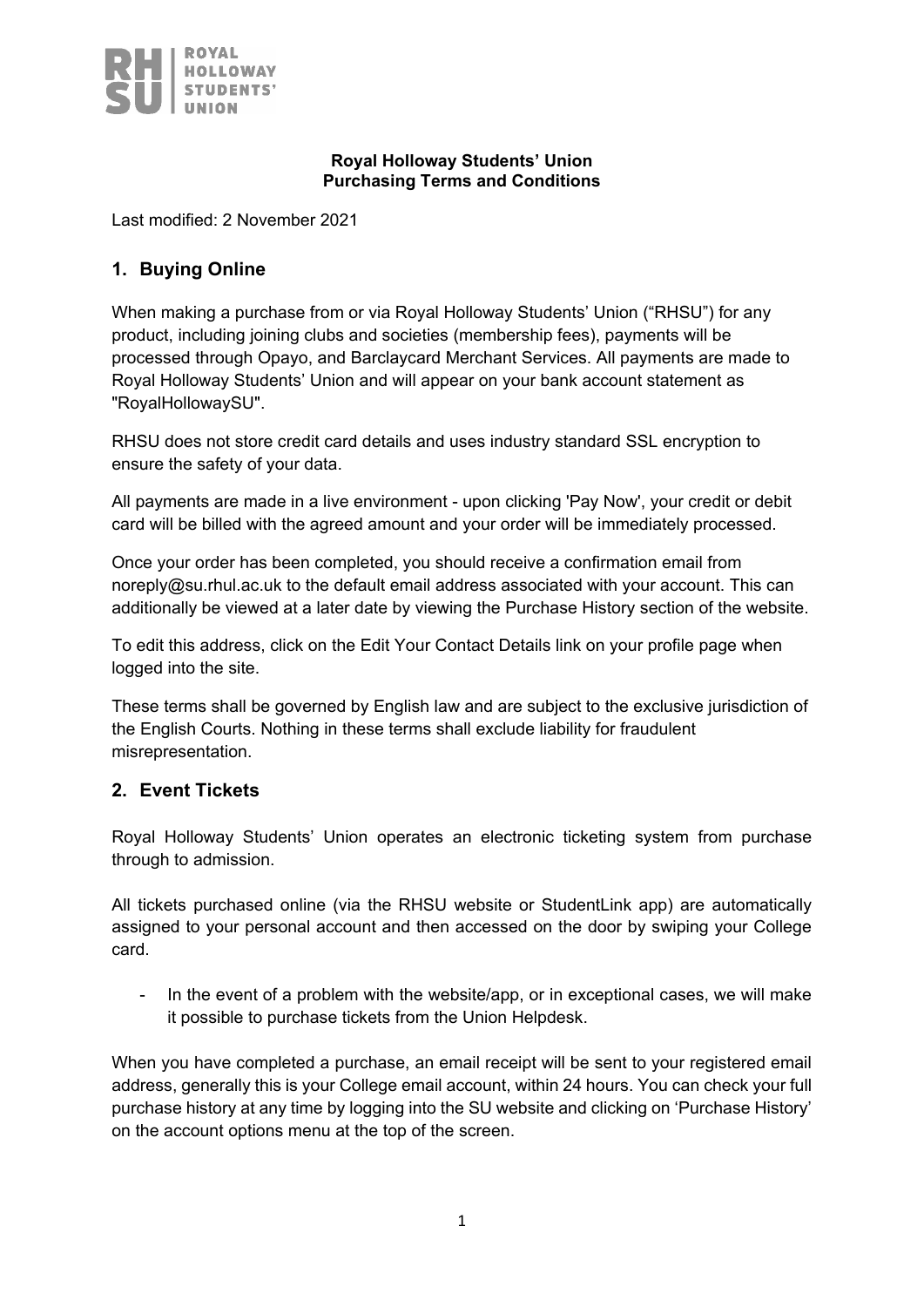All sales are final, and refunds are not available on tickets once they have been purchased (including duplicates or purchases made in error, tickets bought for the wrong event or nonattendance due to personal choice, illness or injury).

Please note that this is standard practice at every entertainments venue in the UK and complies with The Consumer Protection (Distance Selling) Regulations 2000 – ticket sales are exempt from the 14-day cooling off period.

However, there are certain instances in which a refund may be given:

- The entire event has been cancelled by the SU or affiliated promoter. In this instance, refunds are available to everyone who has purchased a ticket in advance, at face value. Please note that relocation of the event to a different venue will not qualify unless the capacity of the new venue is less than the number of ticket holders.
- The event has been stopped while in progress due to circumstances beyond our control which may be deemed as too unsafe to continue. In this instance, a decision will be made by management as to whether refunds will be offered to those with tickets. However, refunds will only be given in special circumstances and as approved by management.
- For single-headliner gigs, full refunds will be offered when the headline artist has pulled out and this has meant that the event has no longer taken place.
- For events with multiple headline artists, RHSU management reserves the right to change the billing as a result of external circumstances. Where the event has taken place, refunds will not be offered, but all efforts will be made to source an equivalent replacement headliner.
- The event has sold out, and there are people waiting for extra tickets. In this instance refunds may be given, and the tickets then resold to people on the waiting list, once the re-sale cash has been received in full.
- In all instances management's decision is final based on the individual circumstances.
- If we discover an error in the price of tickets you have ordered we will inform you as soon as possible and we may either cancel the order (in which case you will be refunded the ticket price and any booking, transaction or supplementary fees you have paid) or give you the option of confirming your order at the correct price.

There are no other instances in which a refund may be offered.

If you have a question or query, then please ask to speak to the Marketing and Communications Manager. If you are unsatisfied with the outcome, you can raise your complaint by emailing marketing@su.rhul.ac.uk.

### **3. Members of the General Public**

Please note that we do not issue physical tickets for events at the SU. Your tickets are assigned to your personal account and then accessed at the door by quoting either your name or reference number (as noted on the confirmation email you should receive after completing your purchase). If you are able to bring a print-out of this email, it will speed the process along on the door. You can check your full purchase history at any time by logging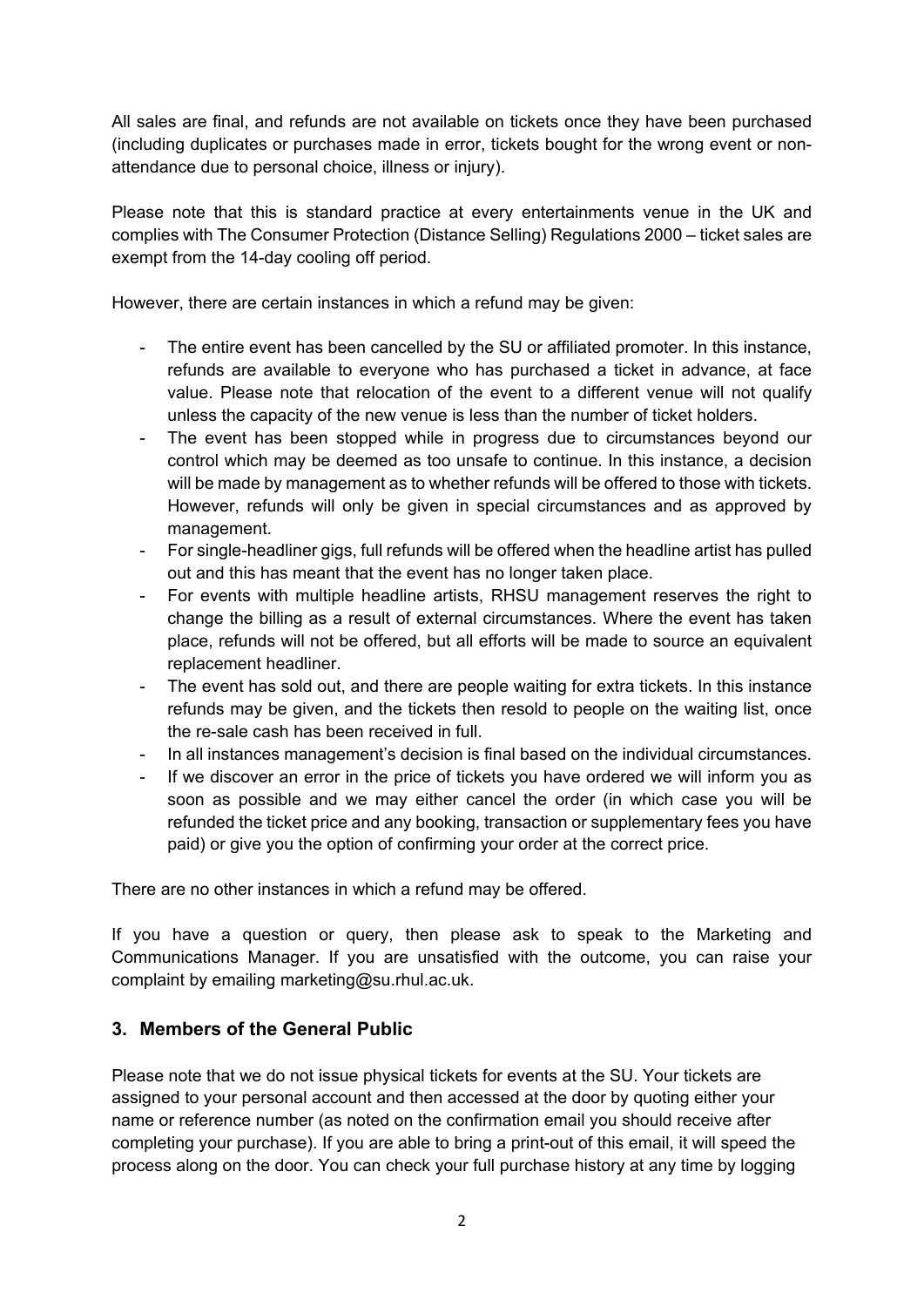into the SU website and clicking on 'Purchase History' on the account options menu at the top of the screen.

# **4. Bringing Guests to the SU**

Students can bring a maximum of three guests to any event – Please note that due to COVID-19 safety measures, no guests are currently allowed within the Union Venue and Medicine is currently limited to one guest.

Generally, the easiest way to do this is by buying all tickets through your own student account. You will need to sign in your guest at one of the following locations on the day of the event:

For Union Venue events:

- Students' Union Helpdesk Midday to 8pm
- On the door 10pm onwards

For Medicine events:

On the door  $-$  10pm onwards

Your guest will need to arrive with you to the event and bring their own photographic proof of age ID. It's also important to be aware that you are responsible for your guests' behaviour while they are in the venue and make be given a sanction should they break the code of conduct.

### **5. Identification**

Students must bring their Royal Holloway College Card and photographic proof of age ID (driving licence, passport, PASS card) to every event they wish to attend for identification purposes. Members of the public must bring photographic proof of age ID (driving licence, passport, PASS card).

### **6. Age Restrictions**

All regular Union Venue and Medicine nightclub events are restricted to those that are 18+ years of age. All attendees and guests are required to provide proof of age if asked by the door staff, and you can be refused entry if you are unable to do this. Please note that any Royal Holloway student who forgets their College card will not be able to enter by quoting their student number unless they can also produce proof of age.

### **7. Entry Restrictions**

All regular Union Venue and Medicine nightclub events are open to Royal Holloway students and guests only, unless specifically noted on the event page. If you are on the banned list, you will not be able to purchase a ticket until your ban has expired nor will you be able to attend any events.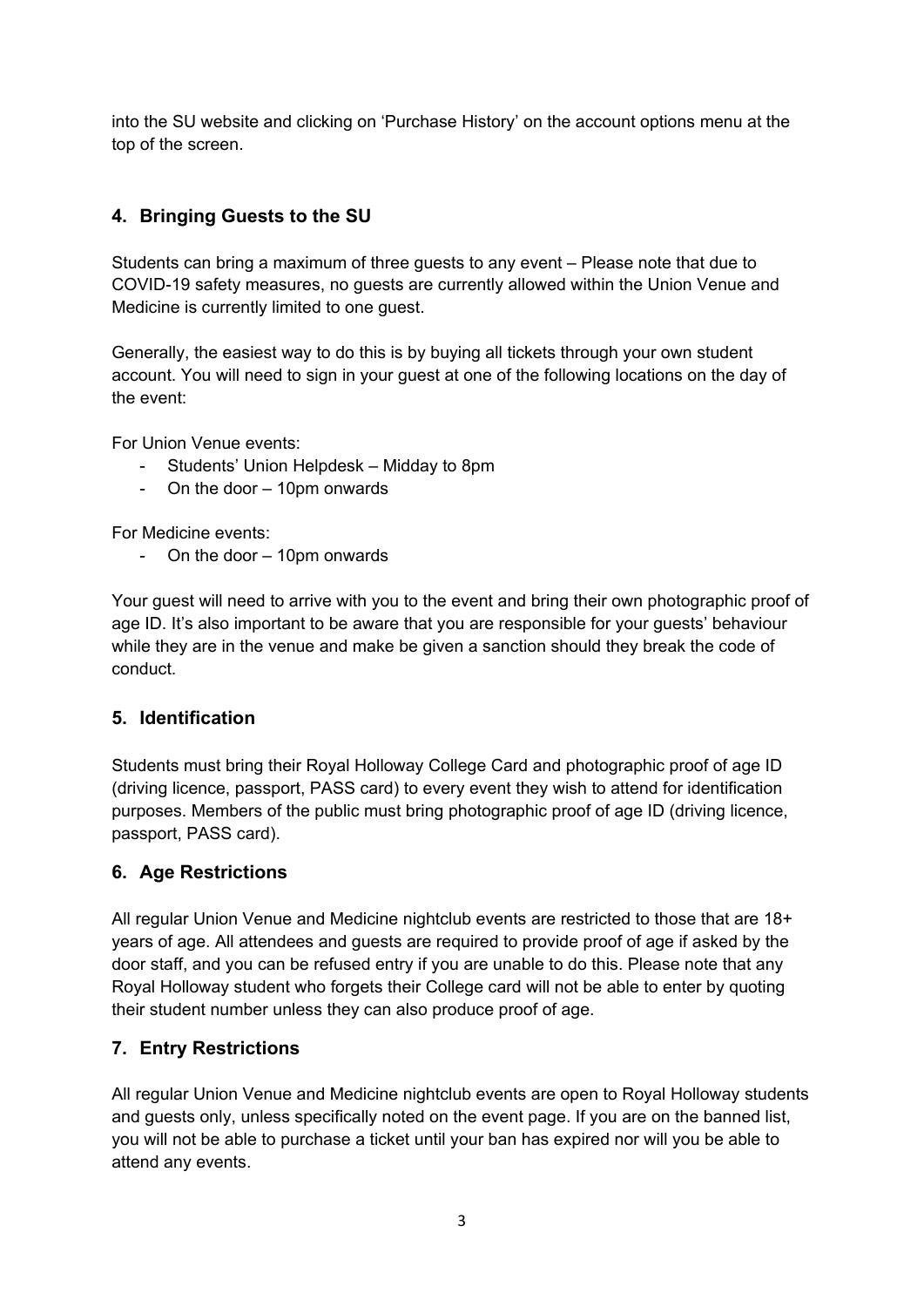# **8. Admission**

Any tickets to a nightclub event will guarantee you entry to the event until 11pm, after this time entry will be dependent on venue capacity until last entry at midnight. In the event of the entry guarantee time changing this will be specifically noted on the event page.

### **9. Re-Admission**

Re-admission is not allowed once you have attended an event, unless specifically approved by the manager on duty.

# **10.Right of Admission**

Right of admission is reserved by the venue management. Please note that you are still subject to Royal Holloway Students' Union's event admission procedures and can be refused entry if you breach these.

# **11.Transfers**

Your student College card and tickets are not transferrable – i.e. you cannot lend it to anyone else to get into the venue.

# **12.Queuing**

We will make efforts to ensure priority queues are available for advance ticket holders at all of our events – however, please note that this cannot be guaranteed. For busy or sold-out events, it is recommended that you turn up as early as possible to avoid having to queue for longer than is necessary.

### **13.Sold Out Events**

Where there is significant demand for an event that has sold out, we may operate a waiting list. This will be clearly communicated on the event page along with instructions on how to join the waiting list or sell your ticket back to us.

### **14.Use of Images**

All RHSU events may be photographed, filmed, and/or streamed via live webcast by us or our agents. By purchasing a ticket to an event, you consent to the recording and transmission of images (both still and moving) of you and your guests as members of the audience – we will also post signage at our events to make this clear. We retain all rights in any images, which can be used for publicity purposes and marketing materials. If you'd prefer your image not to be used in materials, please email [marketing@su.rhul.ac.uk](mailto:marketing@su.rhul.ac.uk) and identify the specific image(s). Please note you will need to email us separately for each event you will be attending.

If you have any objection to being photographed while at an event, please contact a member of the venue management team or notify the photographer/videographer.